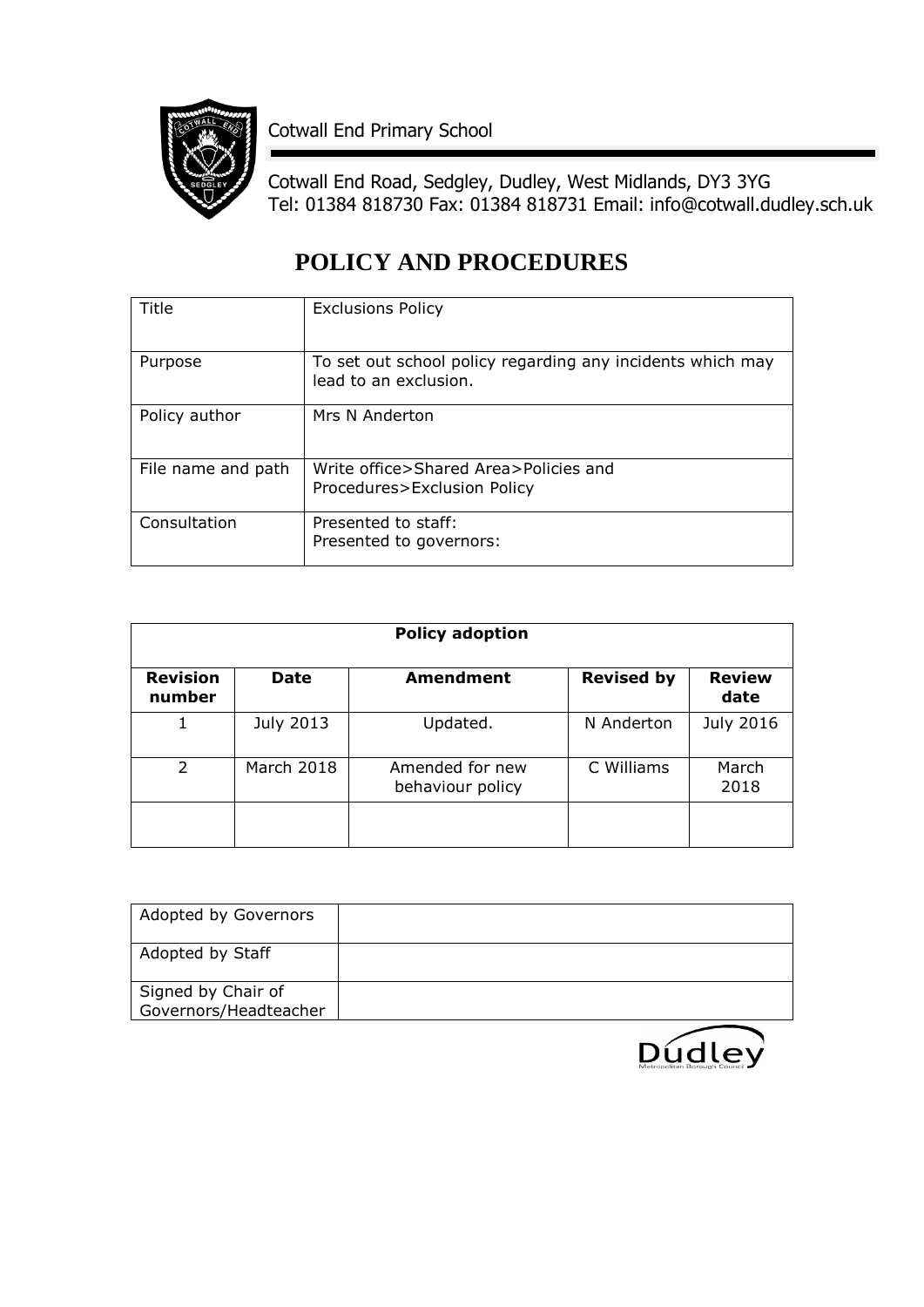# COTWALL END PRIMARY SCHOOL

# Exclusion Policy

**Cotwall End Primary School seeks to avoid exclusions and they are extremely rare in this school. They take place only for very serious incidents or when other strategies have been tried and have failed over time.**

In most cases exclusion will be the last resort after a range of measures have been tried to improve the pupil's behaviour and after a range of strategies have been put in place to address the inappropriate behaviour which may lead to exclusion.

The Head Teacher and staff will identify pupils whose behaviours place them at risk of exclusion, and seek additional provision to meet their individual needs, which could include working in partnership with other agencies.

Fixed term and permanent exclusions are used when other strategies and sanctions have not been effective over time or when there has been a single clear and serious breach of discipline.

A serious offence could by itself justify a pupil's exclusion. This may include an aspect of the following:

- Violence towards an adult or child
- Swearing at an adult
- Racist verbal abuse
- Sustained bullying (see Anti-Bullying Policy)
- Frequent high level disruption to lessons
- Frequent high levels of non-compliance
- Frequent high levels of disrespect to all adults who work in school
- Include a timetable for review of progress;
- Should be applied consistently all members of staff, supply teachers and parents aware.

### **Exclusion**

When making an exclusion the Local Authority policy is followed (see pupil exclusion manual kept in Headteacher's office).

There is no set pattern as to when exclusion is appropriate. A decision to exclude is made on a case by case basis. Usually an exclusion results from escalation of extreme behaviours where other sanctions from the behaviour policy have failed to address the behaviours exhibited in school. However in some cases behaviour is so extreme that exclusion is given immediately.

Exclusions can be short term i.e. 1, 2, 3, 4 days at a time. A child may be excluded for a number of short term exclusions. Work is always sent home and an exclusion leaflet and letter explaining the reasons for exclusion. On return to school at Cotwall End the child is always welcomed back by Head and / or Deputy.

Exclusions can be triggered by behaviours such as:

- Violence to a teacher or other adult working with children
- Violence to other children
- Health and safety issues to pupil involved and / or other pupils
- Gross defiance to all adults within school including refusing to co-operate with senior staff, deputy and/or Head teacher.